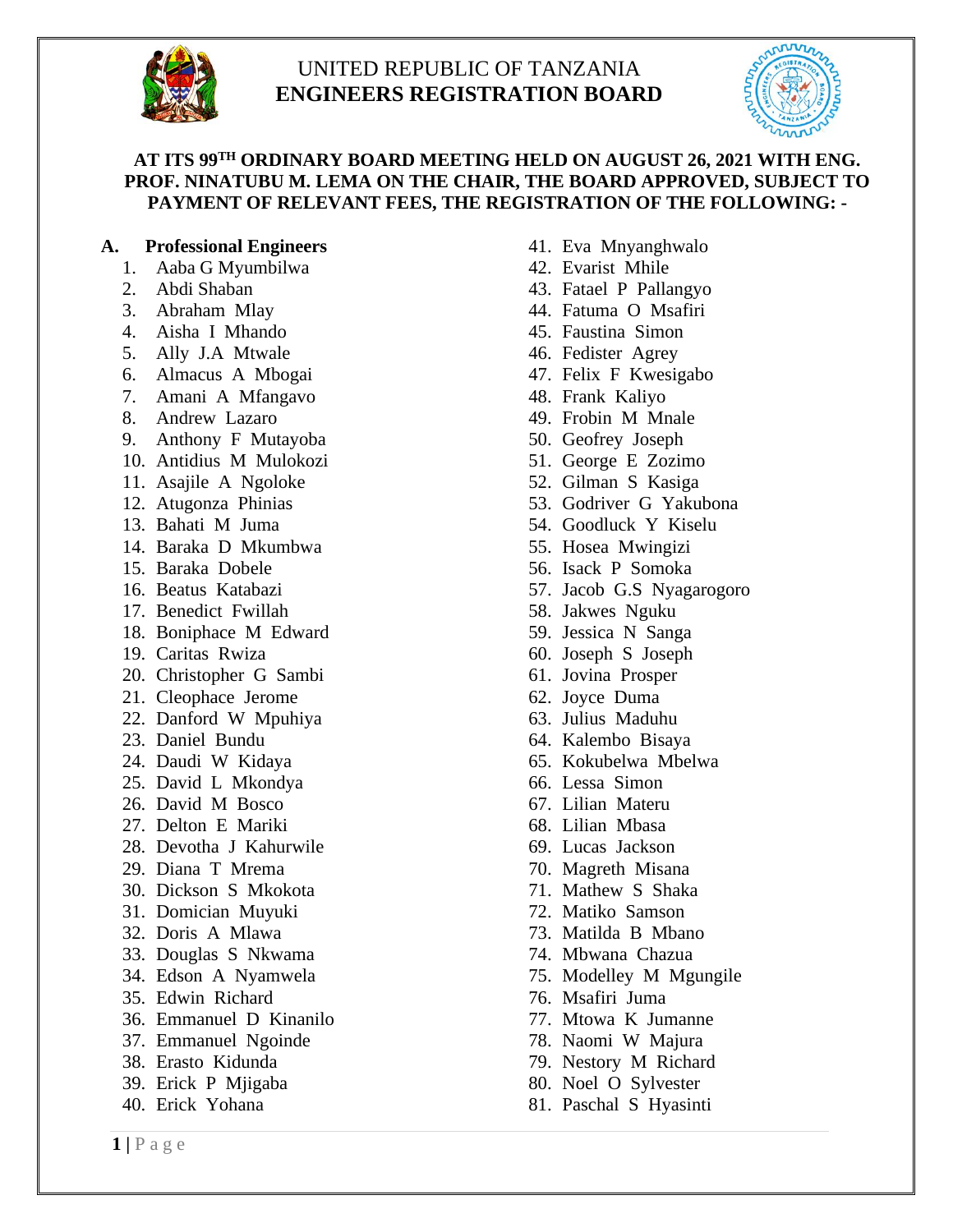- 82. Phesto Boniphace
- 83. Rachel Henry
- 84. Ramadhani Hassani
- 85. Revodius Stanslaus
- 86. Rosemary E Msese
- 87. Salim D Simeon
- 88. Sastan K Polland
- 89. Simon M Mathias
- 90. Stephen E Mkila
- 91. Suzana K Emanuel
- 92. Tumain M Msacky
- 93. Ursulinia J Bernard
- 94. Viatory A Makoro
- 95. Victor O.J Mkoma
- 96. Vumilia Alex
- 97. Wilson Yona
- 98. Winfrida A Swai
- 99. Zainabu T Mwangubi

#### **B. Temporary Professional Engineers**

- 1. Abdulkadir G Osmanoglu
- 2. Ahmed A.A Abourahma
- 3. Ahmed H.A.A Amr
- 4. Ahmed M.A Ali
- 5. Ahmed M.A.F Moustafa
- 6. Ahmet Ozdilek
- 7. Akhil S Pillai
- 8. Alpher Dogan
- 9. Ayman A.A.M Gad
- 10. Bharat S Rana
- 11. Bilge Karakas
- 12. Birhan Lacinkaya
- 13. Burak T Opan
- 14. Burak Yilmaz
- 15. Caner Keskin
- 16. Chakresh Pathak
- 17. Chang H Hong
- 18. Cheng Xu
- 19. Daniel A.N Milan
- 20. Elsaid A.E Aboulnaga
- 21. Emrah Yucel
- 22. Eyup Unlu
- 23. Fuat Kirhan
- 24. Hakan Ozel
- 25. Hamed T.A Elbagoury
- 26. Hassan K.N.M El Prince
- 27. Hassan R.H.A Ismail
- 28. Huang Qinxiang
- 29. Huo Guiqing
- 30. Islam F.A Abouda
- 31. Ismail Tezekici
- 32. Ismet Mutlu
- 33. Jeremy C Becket
- 34. Julian A Cabanas
- 35. Karthilraja Tripathi
- 36. Kong Fanjun
- 37. Kyung W Jung
- 38. Leopoldo R Polintan Jr
- 39. Levent Arslan
- 40. Li Mingai
- 41. Lu Quan
- 42. Lyu Lunwei
- 43. Marawan M.M Eldrigy
- 44. Mehmet Ozcan
- 45. Mertcan Teker
- 46. Mohamed A.S Sayed
- 47. Mohamed M.A Mahmoud
- 48. Mohamed R.A.A Khaled
- 49. Mohamed S.A Khalil
- 50. Mohamed Y.M Hafez
- 51. Mohammed H.R.A Moubark
- 52. Musa E Mazi
- 53. Mustafa B Tomrac
- 54. Mustafa Gumus
- 55. Mustafa Kabatas
- 56. Omar A.T Morsi
- 57. Omer S Mert
- 58. Onder Isik
- 59. Ozan Balikay
- 60. Ozer Turan
- 61. Rafea Y.M Salem
- 62. Sezai D Akman
- 63. Sinan Doymus
- 64. Ugur Ozden
- 65. Wan Jun
- 66. Xuefeng Gao
- 67. Zhao Hong

#### **C. Independent Consulting Engineer**

- 1. George I. Sambali
- 2. Ronald M. Lwakatare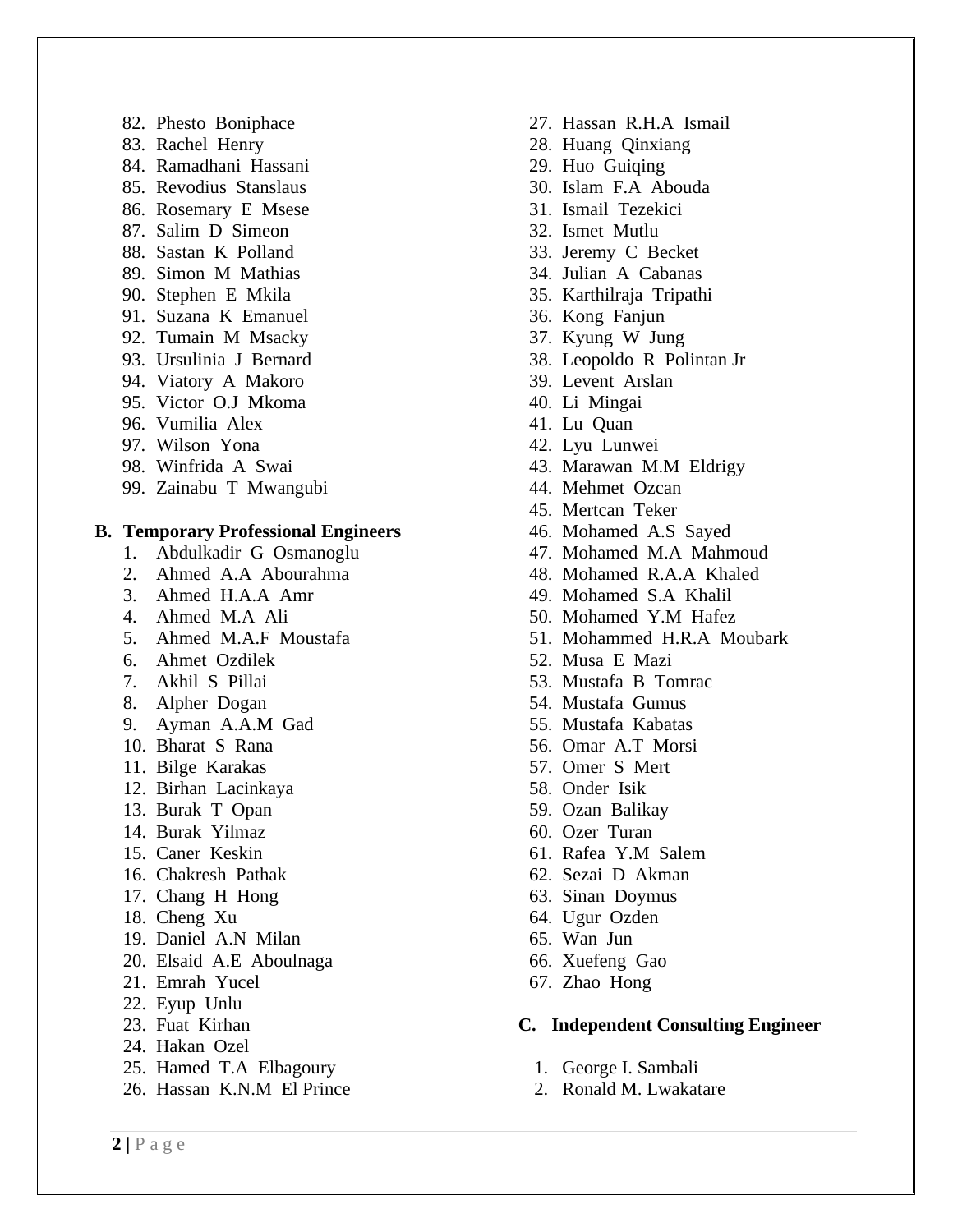# **D. Consulting Engineers**

- 1. Mibara B.K.Ndirimbi
- 2. Pongeza K. Semakuwa
- 3. Willyrayson Kefas

# **E. Temporary Consulting Engineers**

1. Dominique A. Bechard

#### **F. Foreign Engineering Consulting Firms**

1. Ekium Tanzania Ltd

# **G. Incorporated Engineer**

1. Burton E. Kajigili

### **H. Graduate Engineers**

- 1. Aaron Maganga
- 2. Abel Kisulila Mbogo
- 3. Abubakar Iqbal Bapumia
- 4. Adamu Pius Willium
- 5. Adiel Nakol Mbedule
- 6. Ado Geofrey Mwanga
- 7. Ahmed Ally Mayo
- 8. Aisha Ahmed Twaha
- 9. Aizeck Talalam Mwansasu
- 10. Alex Ponera Xavery
- 11. Alfales Magnus Chengula
- 12. Alhaji Bakari Ruwa
- 13. Alli Mohamedi Doa
- 14. Ally Mussa
- 15. Ally Mussa Kimaka
- 16. Ally Rajab Masinga
- 17. Ally Salumu Guzo
- 18. Amandus Aurelian Amandus
- 19. Amani Rajabu Msita
- 20. Amina Abdi Yatera
- 21. Amne Husein
- 22. Amos Daniel Manyasi
- 23. Andrew Waya Mogella
- 24. Angela Charles Sakoma
- 25. Angelina Aniceth
- 26. Anicia Faustine
- 27. Antony Costantine Mushi
- 28. Asha Ally
- 29. Ashery Benjamin Mayombe
- 30. Athanas Nziganyije Msuta
- 31. Athuman Abdallah Mcholi
- 32. Awadhi Hemed Nguyu
- 33. Azizi M Shahame
- 34. Baliyo Mathias Christopher
- 35. Baraka Wilnest Minja
- 36. Barakael Paulo Munuo
- 37. Basilisa Marwa William
- 38. Belnadino Michael Mgimba
- 39. Benard Kapesa Mwisua
- 40. Benjamin Edward Nyambo
- 41. Bernard Fn Upina
- 42. Betty TibasimaJeremiah
- 43. Blasio Rushano Loloma
- 44. Boaz Michael Mpiga
- 45. Boaz Songa
- 46. Braxitonia Ibunga
- 47. Calvin Godson Moshi
- 48. Carlos Josephat Mapella
- 49. Celestine Emmanuel Oloo
- 50. Celestine Peter Lunyilija
- 51. Charles Madama
- 52. Chediel Fredy Mboye
- 53. Chediel Godson Mnkeni
- 54. Collins Donatus Murashani
- 55. Concepta Aliberwa Felix
- 56. Costantini John Mashoko
- 57. Cuthbert John Karawa
- 58. Dainess Joseph Mwalukimba
- 59. Damian Satiel Shelubwaza
- 60. Daniel Filbert Baliyanga
- 61. Daudi Augustino Ngole
- 62. Daudi Thomas Himbi
- 63. David Starnslaus Mondigi
- 64. David Faustine Mahega
- 65. David Hosiana Osima
- 66. David Joshua Malugu
- 67. Davis Martin Magagura
- 68. Deodatus Kamilius Mlelwa
- 69. Dickson Melchiad
- 70. Dickson Theophil Bulabo
- 71. Dimoso Rajabu Chigwasi
- 72. Donat Thomas Shukuru
- 73. Dotto Alex Chibunu
- 74. Dr. John Michael Tesha
- 75. Edgar Bosco Mlowe
- 76. Edward Adolph Ninde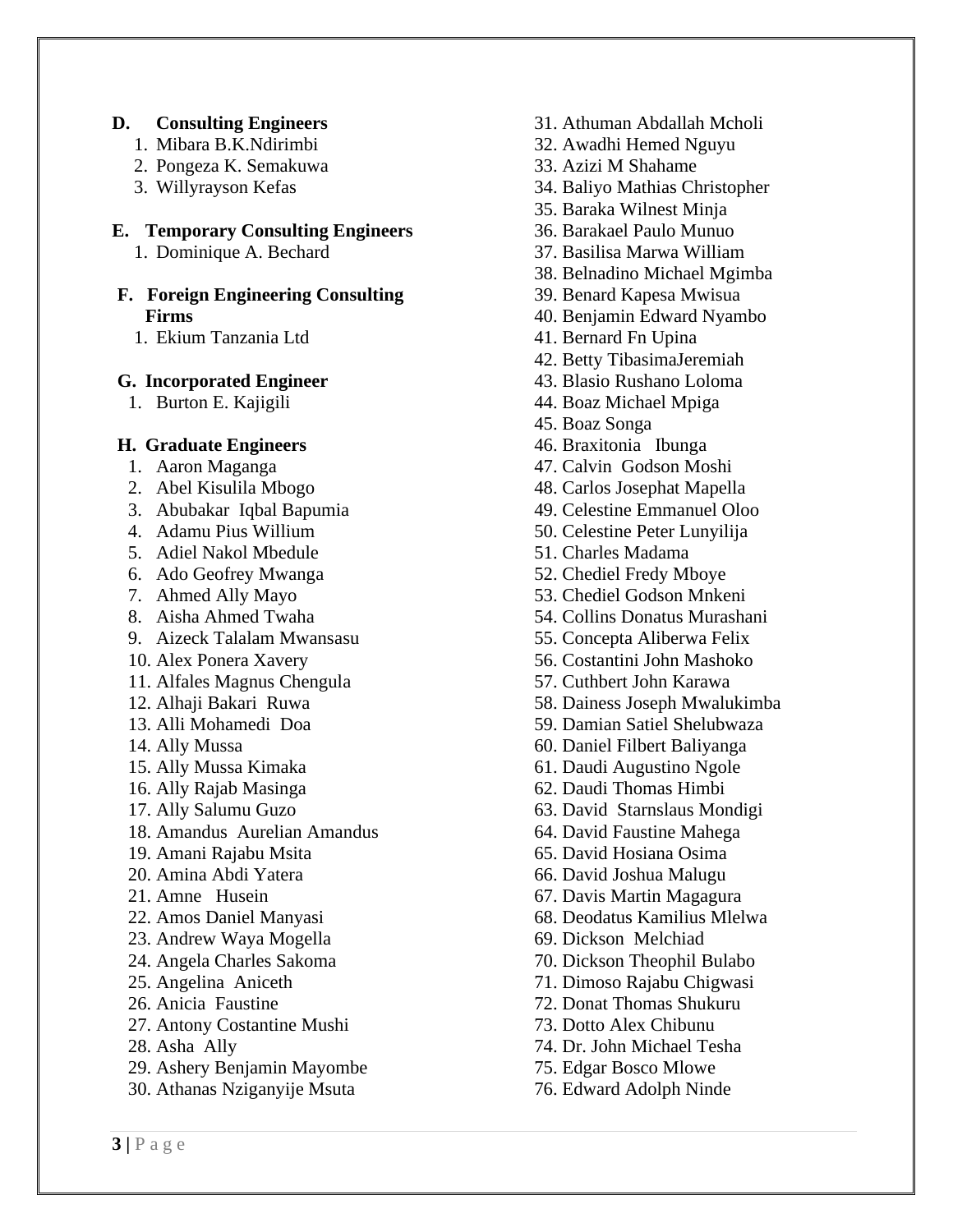77. Edward Paul Maganga 78. Edwin Cosmas Thomas 79. Edwin Reginald Hildegard 80. Elia Lazaro Kateph 81. Elia Richard Mwalyashi 82. Eliya Napegwa Kishaluli 83. Emanuel Bruno Ndongoro 84. Emmanuel K.E. Makingi 85. Emmanuel Mbarikiwa 86. Emmanuel Magalani Esanju 87. Emmanuel Marco Mayunga 88. Erick Belton Kimambo 89. Erick M Munisi 90. Erick Yohana Ndanauze 91. Ezekiel Cornel Kimaro 92. Fanuel Abdiel Shao 93. Fedinad Abel 94. Felistas Mark Swai 95. Felix Rashidi Goma 96. Fiona Nishimwe Alphonce Hanura 97. Franco Faustine 98. Frank Clene 99. Frank Ernest Paul 100. Frank Felician Mtachuba 101. Frank Laurent Tihimanyika 102. Fredrick Simon 103. Fredy Baxton 104. Fredy Boniphace Majinge 105. Gabriel Leonard Swilla 106. Gadson Amon 107. Gallus Joseph Ndunguru 108. Gerald Alphonce Kimaro 109. Getruda Boniface Enock 110. Gloria Bonaventura Wella 111. Glory Kweka 112. Godfrey Salvatory Chacky 113. Goodluck Danford Mfikwa 114. Goodluck Pardon Busumbiro 115. Greyson John Mfilinge 116. Hanna Frank Mwailunga 117. Henoko Julius Shalanda 118. Henry Frank Sembe 119. Henry Goodluck Msuya 120. Ibon Hemed 121. Iddi Saleh Kamba's 122. Imaculate Abisalom Waya

123. Innocent Alex 124. Innocent Ferdinand Kagaruki 125. Inocent Dickson Edward 126. Jacqueline Benson Lesika 127. Jacqueline Thomas Massanja 128. James Edes Jachi 129. James Harison Sinare 130. James K Ernest 131. James Philemon Mwasangunda 132. Japhet Hosea Israel 133. Jenifa Donald Sitta 134. Jestina Meckson Nyalusi 135. Jimylee Mpendo - 136. Joel Nelly 137. John G.M Limwata 138. Joseph Pontian Mutegeya 139. Joseph Tubanga Seleman 140. Josephine John Mtamwa 141. Joshua Yazid Ibrahim 142. Julias Modestus Mgimwa 143. Julitha Josephat Ibunga 144. Julius Fanuel Lazaro 145. Justa Mbelwa 146. Kaijage Leonard 147. Kant Polycarp Shirima 148. Kelvin Adolf Minja 149. Kelvin Aristariki Mremi 150. Kelvin Emanuel Kessy 151. Kelvin Erick Berege 152. Kelvin Fidelis Kessy 153. Kenneth Stephen Kihaule 154. Kijiji Itale Goda 155. Leonard John Nyakibari 156. Leonard Yoram Masika 157. Lussa Jacob 158. Machumbe Thomas William 159. Magnus Msigwa Mutayoba 160. Makay Mrefu 161. Malugu Charles Magambo 162. Mariam Hussein Lugeto 163. Mariam Kitowe 164. Mary John Mnyanda 165. Mary Mathew Nkurlu 166. Maryam Ally Mwilawa 167. Masalu L Kashigwa 168. Mashaka Naison Sinkala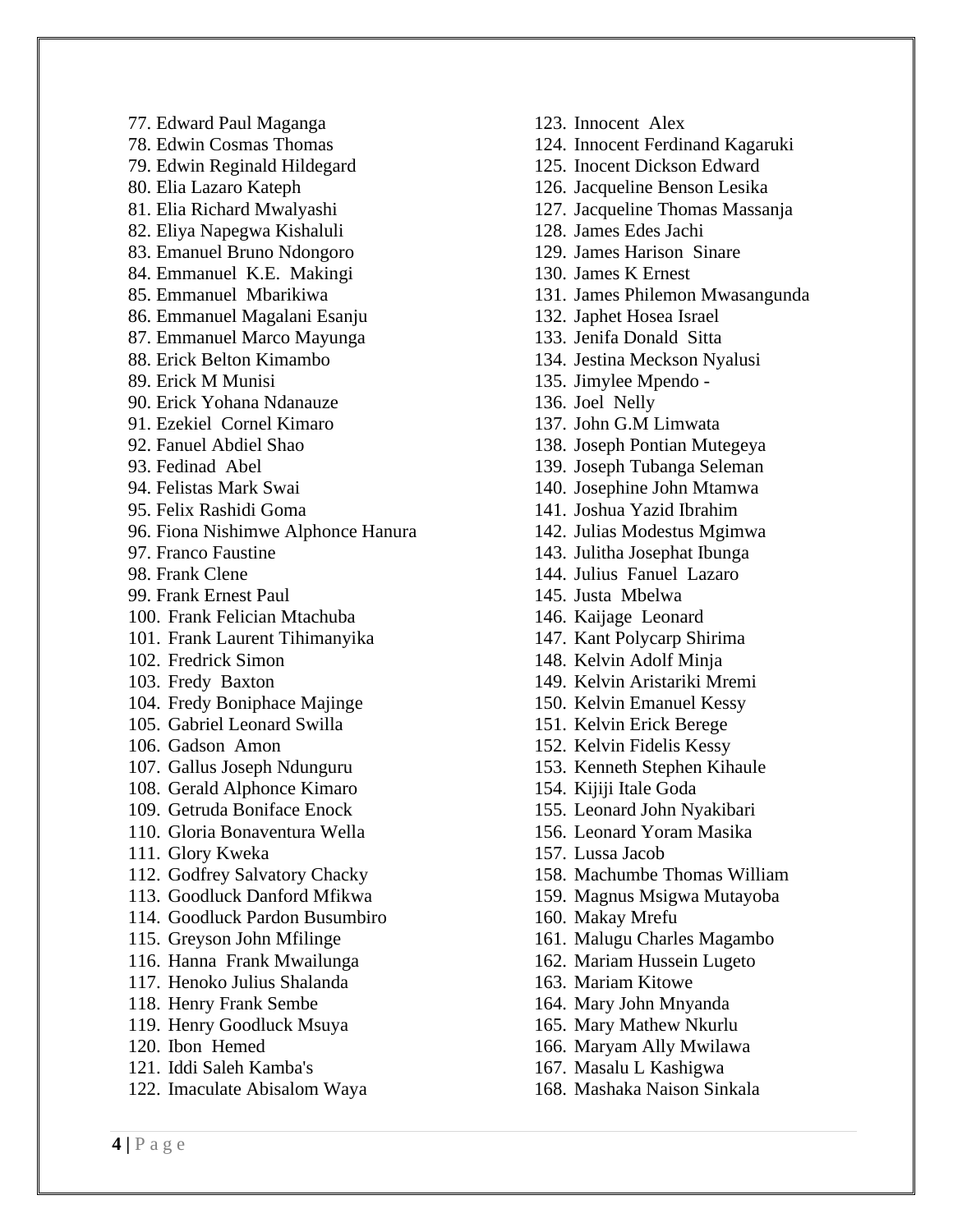169. Masunga Maduhu

- 170. Masura Boniphace Nyamandegere
- 171. Mathias Mhangwa Masonga
- 172. Maxmillian Joseph
- 173. Mboka Dalton Kibonde
- 174. Meshack John Jackobo
- 175. Mgeta Faustine Sabe
- 176. Michael Ndaga
- 177. Michael Emanuel Magambo
- 178. Michael Kaifas Mpogole
- 179. Modibile Imani Kiyeyeu
- 180. Mohamed Athumani Mtopa
- 181. Moses David Kumenya
- 182. Muhabe Joseph Muhabe
- 183. Mujibu Yasin
- 184. Mustafa S Ali
- 185. Mwajuma Japhary Litwe
- 186. Namwai Kivunge Mmbuji
- 187. Nansia Oswald Shirima
- 188. Naomi Festo Nhembo
- 189. Naomi Newton Massamu
- 190. Nassor Morsady Hassan
- 191. Newton Edward Matemba
- 192. Nicasius P.N. Wema
- 193. Nicodemas Felix Riwa
- 194. Nidger Eusebius Kayombo
- 195. Ntezimana Michael Ndaruhijwe
- 196. Nurdin Rizwan Almas
- 197. Nyemo Eliya Ngambusu
- 198. Nzaka Petro Matata
- 199. Oscar Selemani Kijazi
- 200. Osebious Peter Aloyce
- 201. Paul Andrew Musokwa
- 202. Paulo Safari Tlemai
- 203. Peter Maganga Mtani
- 204. Philemon Morand Tirukaizile
- 205. Philipo Mchiba Charles
- 206. Ramadhani Hussein Issa
- 207. Rashid Haroon Rashid
- 208. Rashid Seleman Nassoro
- 209. Rashiku MaulidinMangula
- 210. Rasiel Robert Kitomari
- 211. Regina John Zacharia
- 212. Robinnancy Francis Mtitu
- 213. Rolence Vedasto
- 214. Roman Massenge Godwin
- 215. Rumanyika Ayoub Rumanyika
- 216. Sabrina Salimu Vesso
- 217. Saguda Daniel Kadili
- 218. Salim Khamis Mbarouk
- 219. Salum Juma
- 220. Samweli Mathew Kihongole
- 221. Sarafina Kilian Melkiory
- 222. Sauhat Yahya Mohamed
- 223. Savali Ladson Mumwa
- 224. Sayi Komanya
- 225. Selemani Sadick Mpapasingo
- 226. Shabani Iddi Sizya
- 227. Shani Jumanne Selemani
- 228. Sheila Michael Kimweri
- 229. Shinje Shija Mboje
- 230. Sirilo Salvatory Katabalo
- 231. Suzana Burton Patrick
- 232. Timotheo Asheri Msuya
- 233. Twaha Ramadhani Kigangama
- 234. Venance Vicent
- 235. Victor Apolodius Leopord
- 236. Waziri Salehe Abdallah
- 237. William Alban Hokororo
- 238. William Saasita Machage
- 239. William Wesket Mlagulwa
- 240. Winifrida Range
- 241. Witness Ramson Mlay
- 242. Yahya Mwachupa
- 243. Yasir Yassin Mickidadi
- 244. Yeftha Luka Mringo
- 245. Yusufu Juma

#### **I. Engineering Technician Level I**

- 1. Albert T. Mathias
- 2. Amani Mashambo
- 3. Bahati S. Sindano
- 4. Baraka A. Migodela
- 5. Daniel C. Kitundu
- 6. David J. Ndalahwa
- 7. Deogratias O. Hyera
- 8. Erasto Lucas
- 9. Filomena J. Ntulama
- 10. Francis Mwampashi
- 11. Frank Lyalo
- 12. Grace N. Menyali
- 13. Justine Kalolo